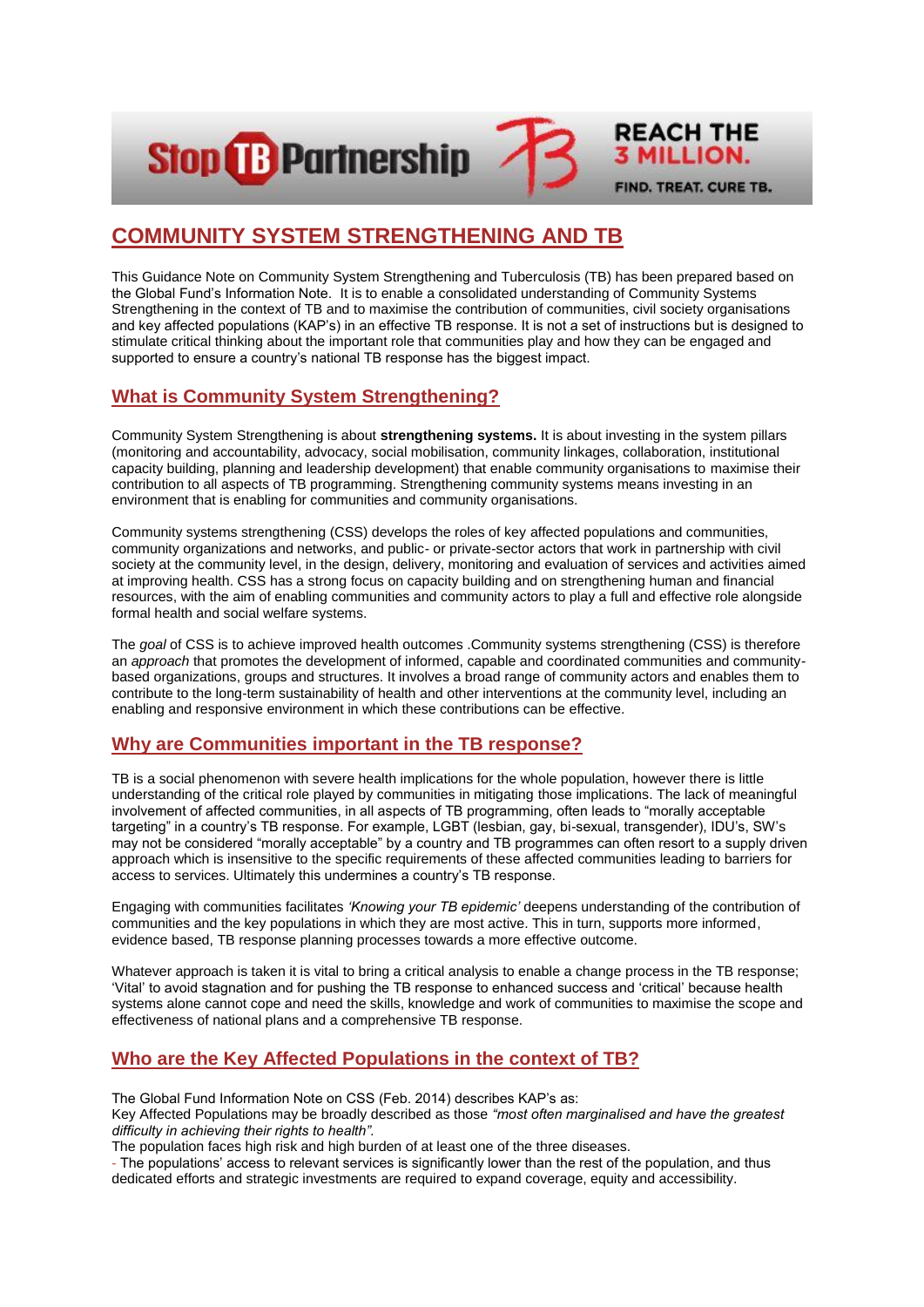- The population faces frequent human rights violations, high barriers to services and limited recourse because of systematic disenfranchisement and social and economic marginalization and criminalization. However, in the context of TB it is helpful to understand a more nuanced description. In the context of TB we can consider KAP's under three distinct groups:

### **1. People at increased risk of TB because of biological and behavioural factors that compromise immune function.**

People living with HIV/AIDS and those with other health conditions that decrease immunity for example those on long term therapeutic steroids, those on immune suppressant treatment and people who are malnourished are vulnerable to TB because their compromised immune systems are less able to fight infections.

People with pre-existing medical conditions such as Diabetes, Silicosis and other dust related lung disorders are also particularly at risk and less able to fight exposure to TB.

Certain lifestyle activities which compromise immunity include those who smoke and people who consume high quantities of alcohol (over 40gm or 50mL per day), people who use drugs, increasing their risk of TB infection.

### **2. People who have increased exposure to TB bacilli (due to where they live or work – overcrowding, poor ventilation)**

#### Examples include:

Health Care Workers who may be exposed to TB bacilli through their day to day work of delivering care and support to TB infected patients.

Contacts of TB patients (in households) are at increased risk of exposure because they might be the primary carer or living in a household prior to a family member being diagnosed. Contacts in workplaces or educational facilities are vulnerable both prior to a TB patient being diagnosed and during the early stages of treatment of TB patients in their environment.

Incarcerated people (prisoners) and staff working in correctional facilities are particularly vulnerable to TB because of the overcrowded nature of correctional facilities and the, very often, low standard of living conditions. Miners, peri-mining or mining-affected population, Slum dwellers in urban settings and people living in hostels are at risk of increased exposure to TB bacilli for a range of reasons including poor living and sanitary conditions, poor ventilation, overcrowding, malnourishment etc.

### **3. People who have limited access to health services (due to gender, geography, limited mobility, legal status, stigma)**

Women and children in settings of poverty: Women suffer disproportionately the consequences of TB, and children, especially young children, could suffer from severe and fatal varieties of TB.

Remote populations, Deep sea fishermen, because geography and working lives limit access to health services, while those with limited mobility, the Elderly and people living with physical or mental disabilities may not have anyone to help support and supervise their attendance at health services.

Homeless, migrants, refugees and internally displaced people and Indigenous peoples and ethnic minorities often suffer increased stigmatisation and legal status problems making it difficult to access health services.

Sex workers and victims of sex trafficking, people who use drugs, men who have sex with men are often outside of the law which can be a major obstacle to accessing health services.

Many of these population groups benefit from community support and therefore it is important to understand what communities do in the context of the TB response

# **What do Communities do in the TB response?**

In addition to **advocacy,** the **'watchdog' function** and **technical knowledge**, communities bring the **TB 'lived experience'** and an understanding of **what will and what will not work.** Communities are the ones that understand **'how'** to deliver services effectively and to reach marginalised and hidden population groups. For example in certain regions women suffer disproportionately the consequences of TB even though TB affects men and women equally. They are often the last to get medical care and there are cultural and social barriers that negatively impact on a woman's access to TB services in such conditions. Community groups that work closely with women or are run by women are vital for developing interventions that accommodate and address the specific TB needs of women.

Communities provide **TB screening** programmes, including supporting efforts for integrated screening of child health; they support **retention in treatment programmes**, including **adherence support**; they lead on **stigma mitigation** efforts and are often **catalysts for change** in attitudes and practices; they **connect people** to services; are **flexible and responsive** to needs and are **important factors** in what happens beyond the walls of the clinic. Communities support the **continuum of care** – from diagnosis, through treatment and ongoing care and support. Importantly, they **disseminate** TB prevention and risk reduction information in simple and easily understood language and **empower people** to be more TB aware, particularly among key affected populations.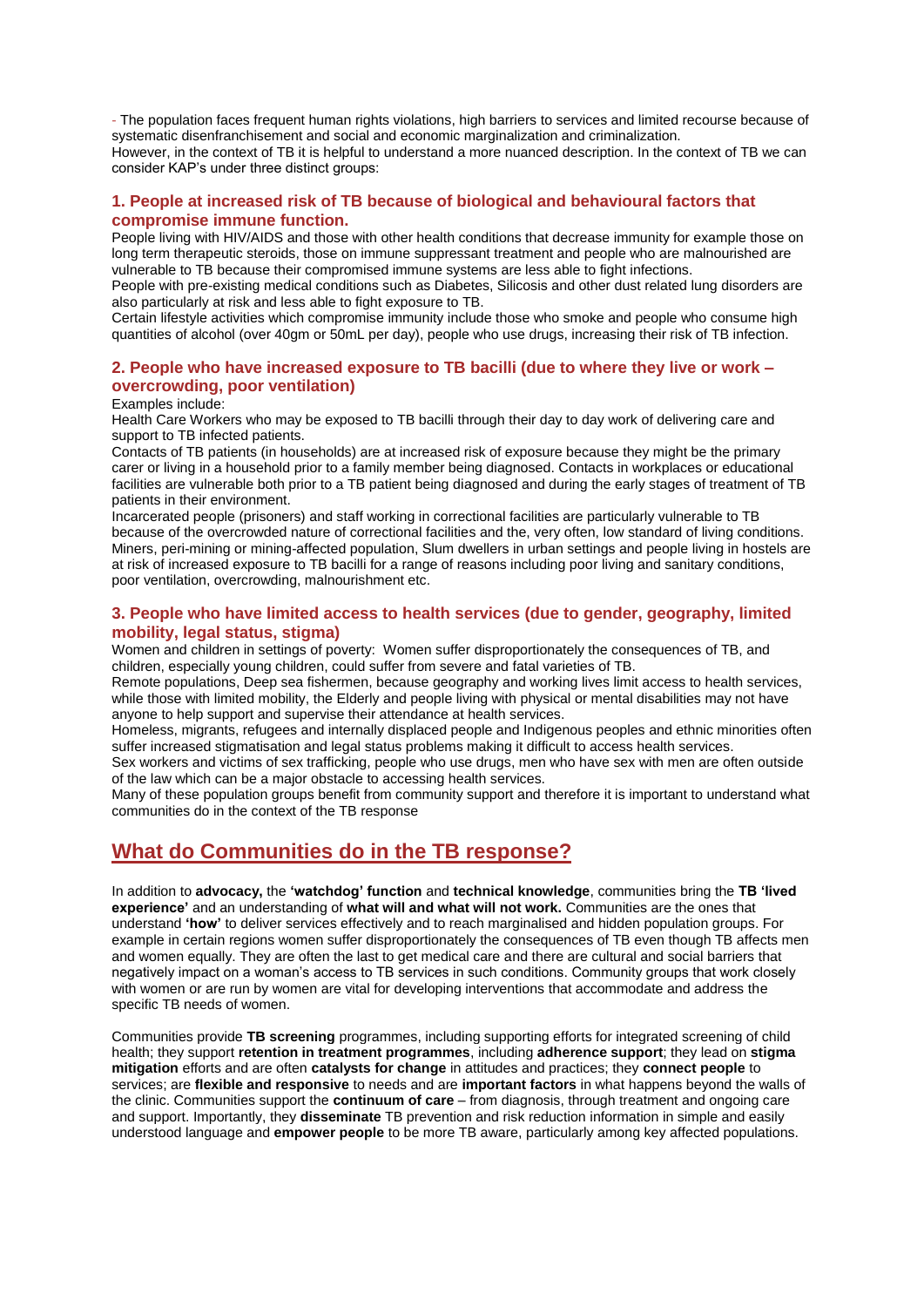# **Community System Strengthening in the context of TB**

The Global Fund has developed a set of four *Measurement Frameworks* that cover HIV/AIDS, Tuberculosis, Malaria and Health System Strengthening. Each of the measurement frameworks include a CSS module and each CSS module contains four *Interventions* aimed at strengthening community systems. The CSS Interventions provide the opportunity and funding to enable communities and community based organisations to maximise their contributions to the TB response and address any gaps that may impede this.

### **Intervention 1: Community Based Monitoring for Accountability**

*Community-based organizations and other community groups are strengthened to monitor, document and analyse the performance of health services as a basis for accountability, advocacy and policy activities. Community-based organizations establish and implement mechanisms for ongoing monitoring of health policies and performance and quality of all services, activities, interventions and other factors that are relevant to the disease, including prevention, care and support services, financing of programs, and of issues and challenges in the environment, (such as discrimination and gender-based inequalities), that constitute barriers to an effective response to the disease and to an enabling environment.*

This intervention offers the opportunity to support training for communities, and KAP's groups in particular, around monitoring and evaluation (M & E) and how to translate outcomes into results. It is important that communities gain an understanding of how to accurately collect community feedback regarding TB services and how to translate this meaningfully within various policy and service development structures. Linked to this are building capacities and skills on representation within various structures. 'Knowing your TB epidemic' is not the same as presenting that knowledge to technical committees or policy forum's. Enabling an understanding of TB budget cycles (at all levels) is another important area for strengthening community systems. Inclusion of core funding, such as salaries, rent and equipment to support community based initiatives in ensuring better accountability of TB and health programmes is also essential.

Community systems, networks and organisations are well placed to monitor TB services with respect to their reach, accessibility and quality. They are ideally placed to report drug stock outs, difficulties faced by KAP's in accessing care, lack of patient friendly services etc. They can play an important role in providing feedback about implementation, fixing of accountability and improvement of services. In order to perform these functions effectively their capacity needs to be built and they need to be empowered to perform these functions. TB programmes are often challenged by lack of human resources and capacity to monitor and supervise programme activities, often drug shortages and stock outs are not reported in a timely manner and access barriers continue to prevent patients seeking care. All these can be changed by investing in community resources to empower them to act.

### **Intervention 2: Advocacy for Social Accountability**

*Service providers, national programs, policy makers, and local and national leaders are held accountable by community sector organizations for the effective delivery of services, activities and other interventions, as well as for the protection and promotion of human rights and gender equality. Communities and affected populations conduct consensus, dialogue and advocacy at local and national levels aimed at holding to account responses to the disease, including health services, disease specific programs as well as broader issues such as discrimination, gender inequality and sustainable financing, and aimed at social transformation.*

Communities play an important role in **advocacy**, a function often misunderstood as negative and confrontational by governments and decision makers. However, advocacy has a positive role in highlighting TB and keeping it visible amongst many competing priorities. It is also important for encouraging legislative reform to remove barriers that impede certain KAP's such as displaced populations, prisoners. sex workers vulnerable to TB to comfortably and safely access TB services, vital in the broader context of public health.

The **'watchdog'** function, so often undertaken by communities, particularly around quality of TB services, procurement and stock outs (of TB drugs), stigma and discrimination mitigation is an important and valuable conduit for reality based evidence that can inform the National TB Planning in service improvements.

There are **community based systems** that work towards making TB services accountable for example in Peru and other countries have community groups that meet and inform TB services such as **Community Advisory Boards** who are active around new TB drugs, assessing plans for clinical trials, overseeing research and advocating for price reductions. At a sub-regional level there may be **Community Health Committees** with a primary focus on ensuring greater access to TB treatment .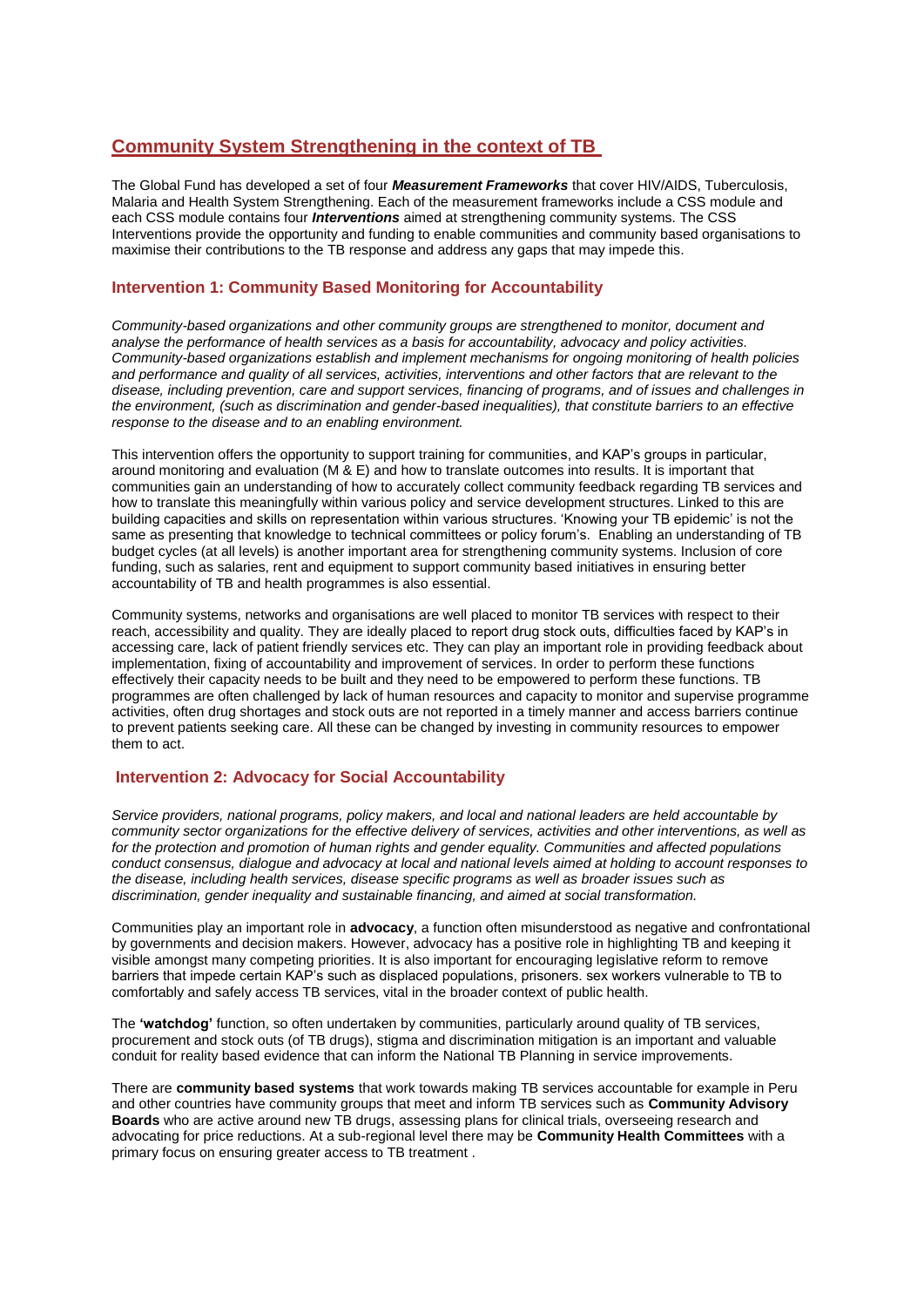### **Intervention 3: Social Mobilization, building community linkages, collaboration and coordination**

*Communities and affected populations engage in activities to improve their health and their own environment. Community action, establishment of community organizations and creation of networking and effective linkages with other actors and broader movements such as human rights and women's movements. Strong informal and formal relationships between communities, community actors and other stakeholders enable them to work in complementary and mutually reinforcing ways, maximizing the use of resources and avoiding unnecessary duplication and competition.*

This intervention allows for requests to develop partnerships and for regular monitoring and follow up of these partnerships. This intervention could support training and capacity building of partnerships, networks and representatives of key populations, for example partnerships with harm reduction networks to ensure access to TB services for IDU's. Other examples include partnerships with women self-help groups, village health committees, organisations working on migrants, miners associations and organisations working with sex workers and men who have sex with men. This type of outreach work requires funding for transport, accommodation, meeting rooms, materials, and facilitator costs to enable these events to take place. It is also an important intervention to support linkages with human rights and women's organisations and movements. It will support regional TB Forums and the use of social media to facilitate coordination of activities, information sharing, and advocacy campaigns.

Ensure that social mobilization initiatives are supported and has direct impact on health outcomes in TB, for instance in the Democratic Republic of Congo ex TB patient clubs and outreach groups are able to provide critical support services on TB while reducing stigma. They are supporting health care centres track patients lost to follow up and are providing one on one psychological support for MDR-TB patients. Similar models exist in many other countries such as Tanzania, South Africa and Peru

### **Intervention 4: Institutional Capacity Building, planning and leadership development in the community sector**

*Capacity building of community sector groups, organizations and networks in a range of areas necessary for them to fulfill their roles in service provision, social mobilization, monitoring and advocacy. Includes support in planning, institutional and organizational development, systems development, human resources, leadership, and community sector organizing. Provision of stable, predictable financial resources for communities and appropriate management of financial resources by community groups, organizations and networks. Provision of technical, material and financial support to the community sector as required to enable them to fulfill roles in service provision, social mobilization, monitoring and advocacy.*

This intervention is important for support around training for proposal writing and resource mobilisation for organisation who work on TB issues and this in turn is critical for sustainability. Development of organisational systems for example databases, Monitoring and Evaluation and financial management enable the organisation to make the most of its links with the communities. Human Resource systems are another area, for instance for staff succession as well as an effective system for recruiting, training, managing and retaining TB volunteers. As with other interventions security of salaries, rent etc. are critical and often overlooked as part of a capacity building package. Supporting training schools around developing TB advocacy networks and coalitions would also be something to consider.

For all these interventions it is really important to budget adequately for technical assistance to support training, including on leadership, and skills building. These activities all need to be funded, including core funding for groups and organisations delivering these activities (core funding is often not available through programme funding) and the Global Fund CSS funding stream is designed to specifically support community based activities and programmes by funding the pillars that enable these community led programmes and organisations to thrive and maintain sustainability.

It is important to demonstrate that such activities are linked to positive health outcomes. In this context there are a number of examples to demonstrate the effectiveness of such capacity building and empowerment activities which ultimately lead to better TB care and outcomes. For example, in the Sidama zone of Ethiopia, investment in the community based health extension workers network in the form of training and incentives led to a doubling of TB case detection and improvement in treatment success.